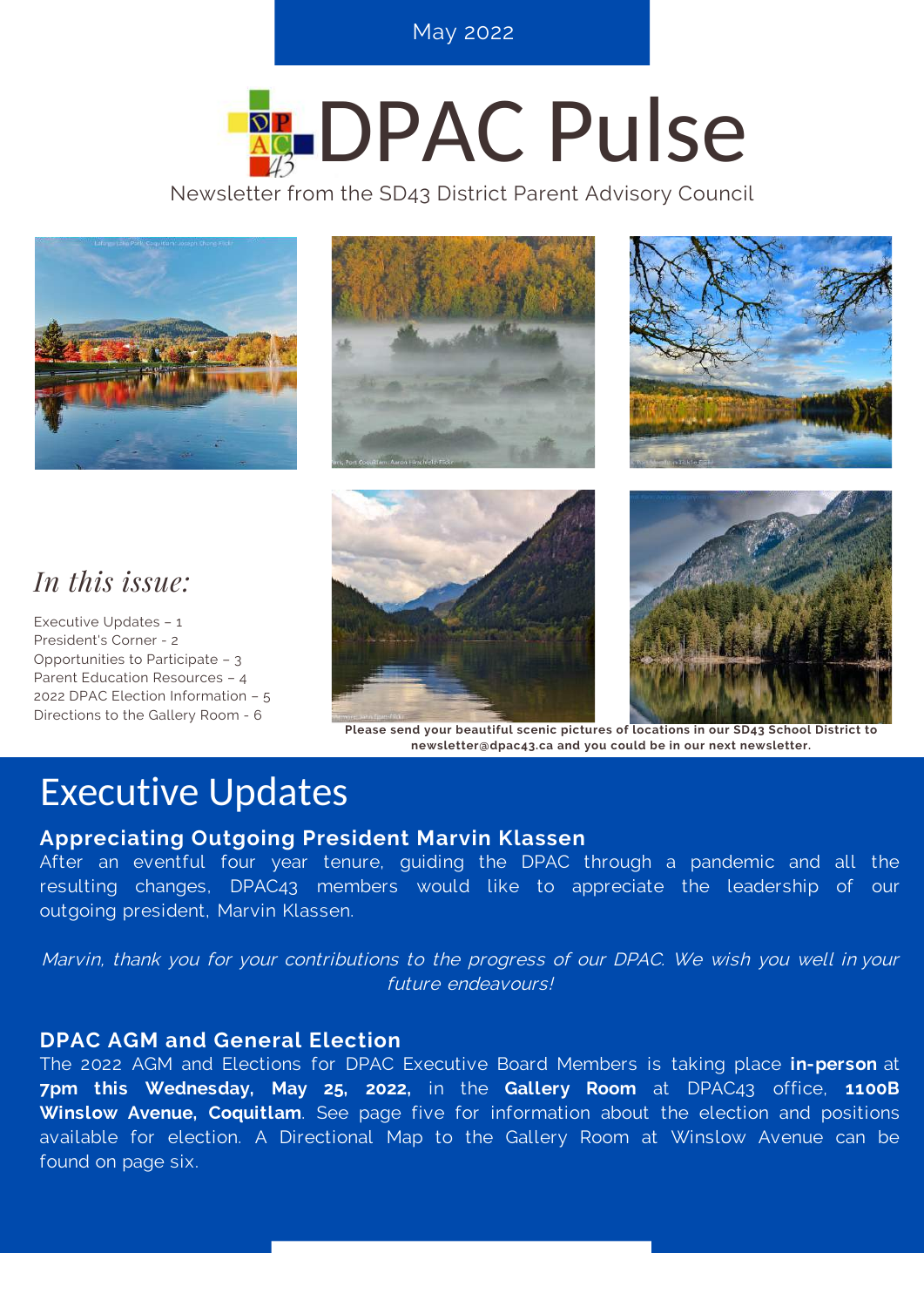### President's Corner

by Marvin Klassen

With this being my final article as President for DPAC43, I would like to thank all of you for your support and your contribution to the education of our children over the past four years. Without dedicated parents like yourselves attending PAC and DPAC meetings, the parent voice would be diminished and relegated to the sidelines. When we come together and speak as one, we are heard.

I would also like to send a particular thank you to my Executive team for putting together a great year of programming, with special thanks to Rosey Manhas, an excellent partner to turn to for advice and support, and Zainab Alkassab for the incredible energy brought to us through her ability to search and find new and exciting speakers. I think all of our executive would agree that these two have made a



significant contribution to this year's success. In addition, I would like to thank those that have to move on. Nipa Bhalla, who has to move on but has agreed to help out this summer with reconstructing our website, Joanne Chng, who will be leaving the District, and Rayne Johnson, who moves on to the challenging task of supporting her postsecondary students. Thank you for your time and energy, DPAC will miss all of you!

Looking back to my first year with DPAC as Treasurer in 2016, I find that the growth you have given me is overwhelming. You've all taught me so much about being a parent and a member of this education community. I find it hard to remember who I was back then, but, if you will indulge me, I'd like to return to the November 2018 newsletter and my reflections on the Educated Citizen.

An education isn't just literacy and numeracy, it's not just training for a job or career. It's about having the tools to be successful when placed in a situation where there is discomfort and difficulties, where you might have to play charades to get someone to understand you, where you need the confidence to speak in front of strangers so that the strangers become friends. It's about calculating currency conversions in your head because your phone battery is dead or using your own judgment to select right or left at the fork in the trail when your map app needs Wi-Fi but you're standing in a field. I'm sure each of you can think of numerous examples where you solve problems that have nothing to do with classes you sat through in high school, but the tools you were given helped you to get the desired result. Educated citizens have the ability to cope with the world around them and that's a great gift to give our children.

We continue to see the educated citizen as the guiding principle of education in British Columbia, but more importantly, it's how each of us improves our life and our community. Thank you for granting me the honour to represent the parents of SD43, and to further my education as a citizen over the past four years.

> goodbye..? oh no. please. Can't we go back to page one and do it all over again?  $\sim$  Winnie-the-Pooh

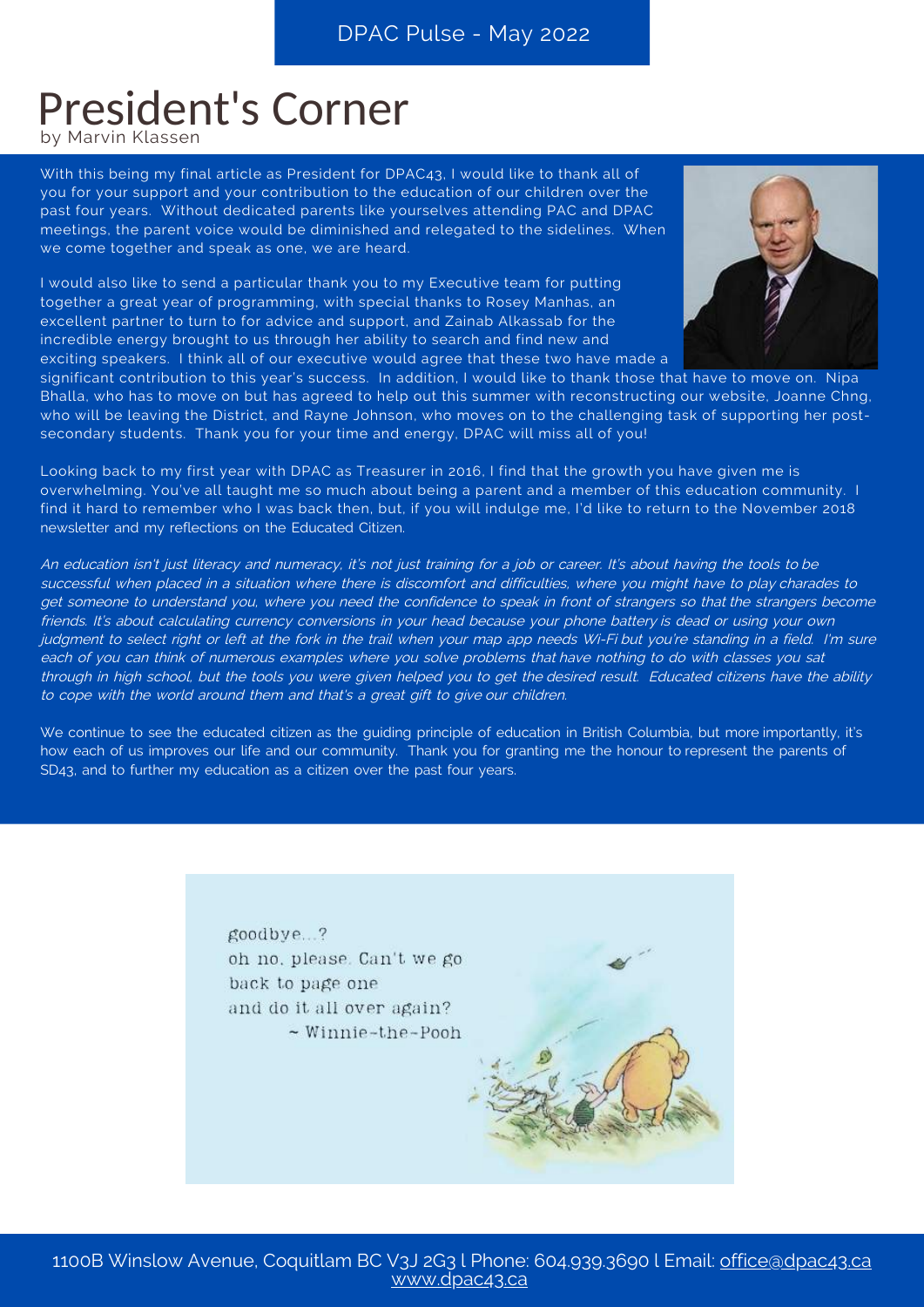# Opportunities to Participate

Collated from around our Community

#### **Children and Youth with Support Needs Survey**

The Ministry of Children and Family Development (MCFD) invites families, service providers, and sector partners to participate in an online survey to share their input into the Children and Youth with Support Needs Framework which describes a vision for a new provincial service-delivery model. Your feedback will be considered to refine and support the provincial rollout of the service approach. For more information on how to participate, click [here](https://engage.gov.bc.ca/govtogetherbc/consultation/support-needs-engagement/).



The survey will be open from April 20, 2022, to **September 9, 2022**, and will take approximately eight minutes to complete. You may start, stop, and resume at your pace.



**T**he following Family Smart workshops are being offered for families and caregivers in June.

#### **What to Say to Kids (and Teens) When Nothing Seems to Work**

Dr Ashley Miller, a Child and Adolescent Psychiatrist, Family Therapist and Clinical Associate Professor of Psychiatry at the University of British Columbia, will share quick and effective strategies to help you and your child get through difficult moments in a way that strengthens resilience and relationships.

#### **Dates:**

- Wed 1st June: 6.30pm
- Tues 7th June: 5pm
- Thurs 9th June: 12pm
- Mon 13th June: 6.30pm
- Thurs 16th June: 5pm

To attend, register at <https://familysmart.ca/events/>. If none of the dates and/or times work for you, call 604-878-3400 to speak with a Parent Peer Support Worker to confirm a day and time that works for your schedule.

#### **Help for the Hard Times**

Registration is now open for the June sessions of "Help for the Hard Times", a workshop series for parents/caregivers living in the Fraser region whose child or youth has had an admission to a psychiatric unit or has had ER visits due to a mental health concern.

The workshops are FREE but registration is required at <https://familysmart.ca/help-for-the-hard-times-workshop/>.

#### **Feasts of Coquitlam**

Join the Coquitlam Heritage Society to learn recipes and stories from four local cooks. This interactive experience starts with an hour of cooking together followed by an hour of enjoying the dishes you've made. Learn about the the food and the culture it comes from in an intimate setting.



#### **June Dates:**

June 9 Caribbean food with chef Anthony Cross June 30 Ghanaian food with cook Fitnat Fahrner

To attend, please register at [https://www.coquitlamheritage.ca/eventsregistration/feasts-of-coquitlam.](https://www.coquitlamheritage.ca/eventsregistration/feasts-of-coquitlam) (Ages 16+) The price is \$25 per Feast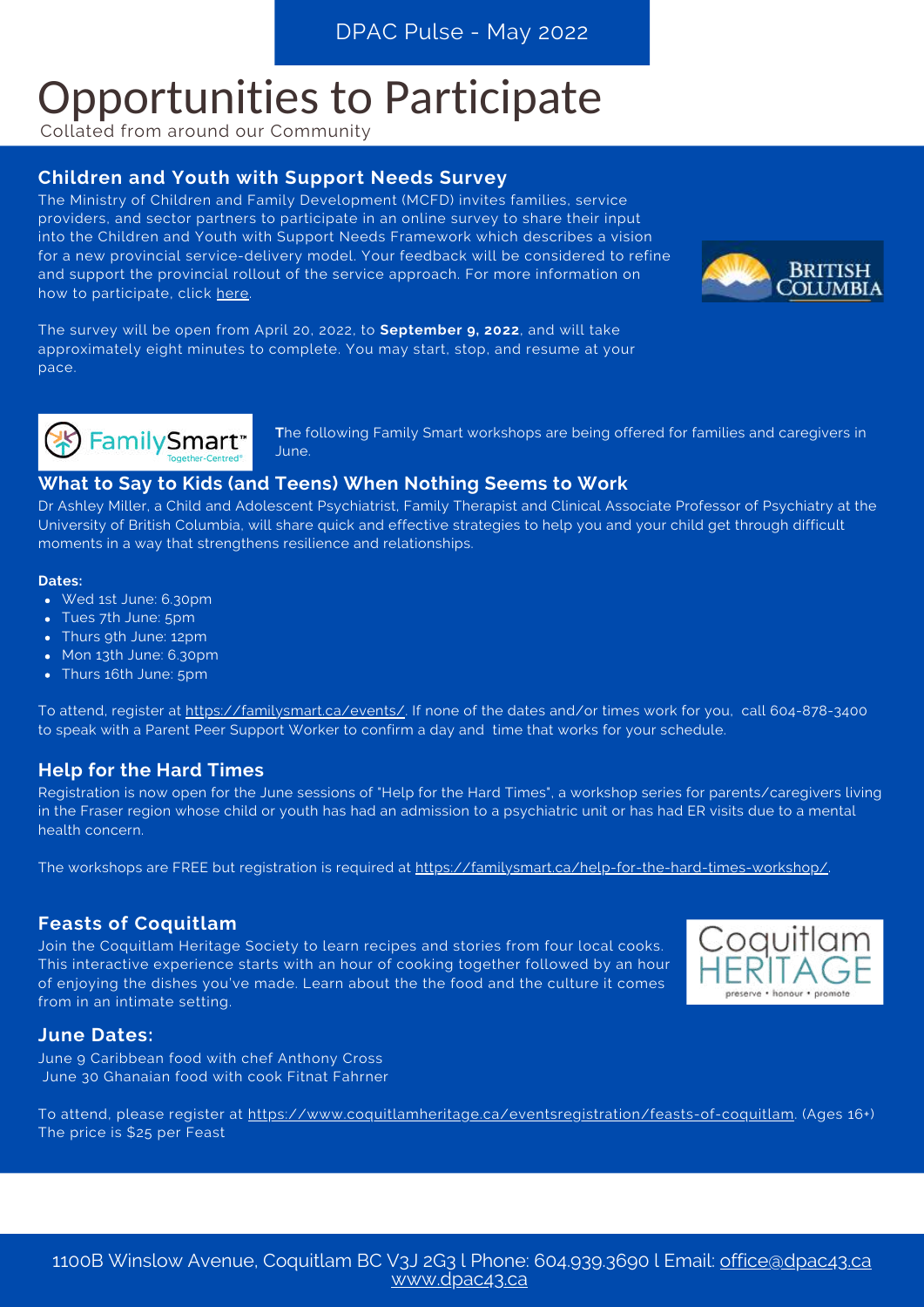# Parent Education Resources

From DPAC43 Parent Education Events and BCCPAC Conference

If you missed any of the following Parent Education presentations, visit the DPAC43 website Presentations page at https://dpac43.ca/documents-page/presentations/ to access them:

**May 4, 2022:** Presentation by the Tri-Cities Children's Research Action Team trio of Susan Foster, Orion Wärje, and Lynn Heinrich-Chutskoff on **Childhood Research - Exploring, Resilience, Barriers and the Impact of the Covid-19 Pandemic**.

**March 2, 2022:** Dr. Amyeen Hassanali's presentation on his **Path to a Medical Career**. Dr. Hassanali is Fraser Health's Chief Medical Information Officer.

**February 23, 2022:** Indigenous Awareness Learning presentation by Stephanie Maki, SD43's District Principal of Indigenous Education.

**April 29, 2022:** The Brooking Institution's Playbook for [Family-School](https://www.brookings.edu/essay/collaborating-to-transform-and-improve-education-systems-a-playbook-for-family-school-engagement/) Engagement shared at the 2022 BCCPAC Conference. Click on the link in the sentence above to access this one. For more resources from the 2022 BCCPAC [Conference](https://bccpac.bc.ca/index.php/conferences/conference-agm) and AGM, visit Parent Education Conference on the BCCPAC website.

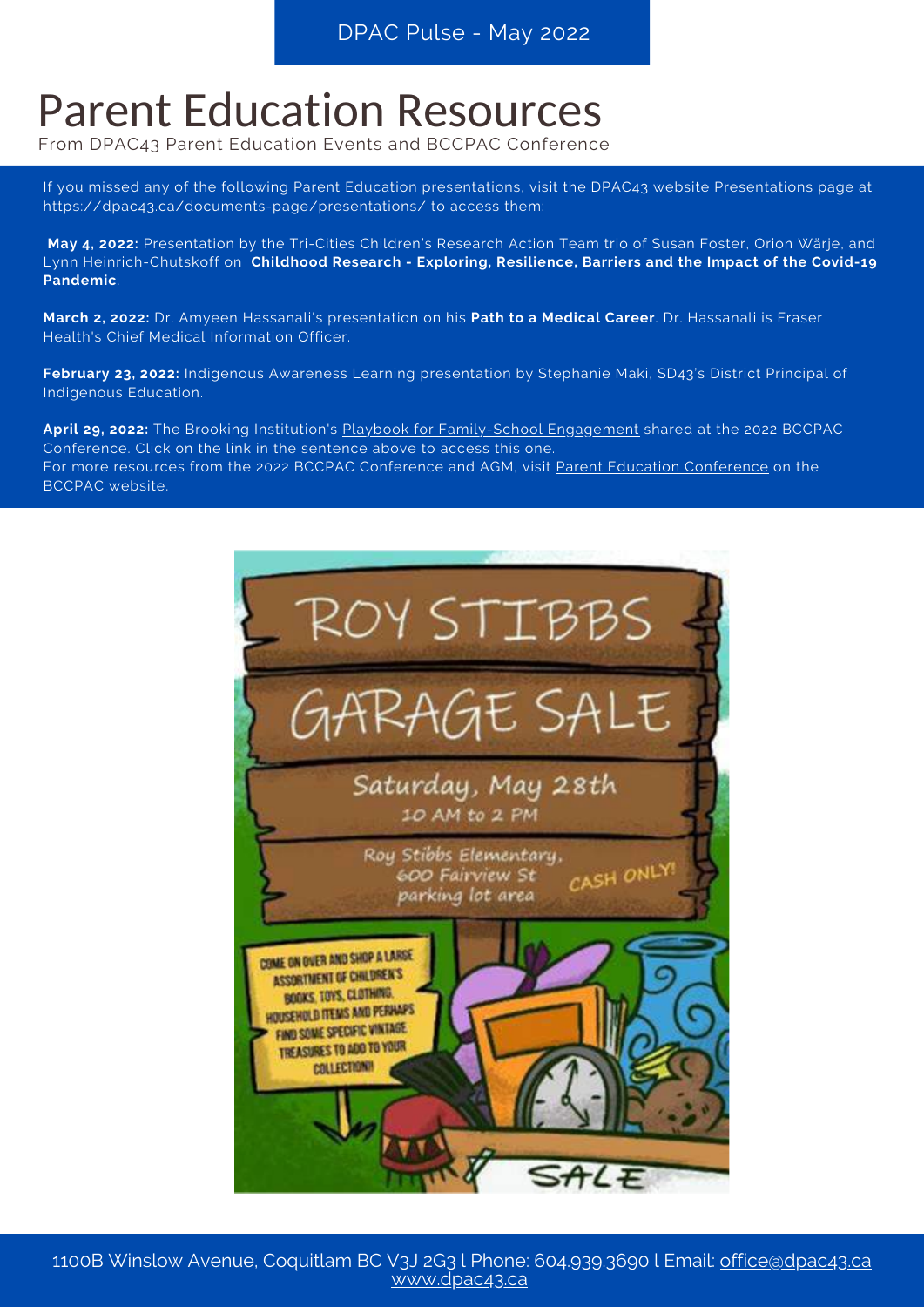# 2022 DPAC Election Information

From DPAC43 Board

DPAC43 is composed of 12 elected positions and this year all the positions are up for election. The position of the President is a two-year term while the other 11 positions are one year terms. This year, in addition to the other DPAC board positions, the position of the president is also up for election.

If you will like to make a difference in our school community and lend your voice to the decisions that impact our children, volunteering on the DPAC is a great place to start, If you're already active on your school PAC, the DPAC provides an opportunity for you to be part of those district-wide conversations that affect all of our SD43 schools. Your experience, your ideas and your creativity is valuable and beneficial to our school community. Volunteering with the DPAC will give you the opportunity to share all that goodness with the community.

If you're still interested in running for a position on the 2022/23 DPAC Board but have not completed a nomination form, nominations will still be taken on the floor during the AGM.

| <b>Position</b>                     | <b>Responsibility</b>                                                                                                                                                                                                                                                                                                                                       |
|-------------------------------------|-------------------------------------------------------------------------------------------------------------------------------------------------------------------------------------------------------------------------------------------------------------------------------------------------------------------------------------------------------------|
| President                           | Presides at membership and executive meetings, speaks on behalf of DPAC, consults<br>with DPAC members, appoints committees where authorized by the membership or<br>executive, ensures that the DPACI is represented in school and district activities,<br>ensures that DPAC activities are aimed at achieving the purposes set out in the<br>constitution |
| Secretary                           | Takes notes at General and Executive Meetings                                                                                                                                                                                                                                                                                                               |
| <b>Vice President</b>               | Assists the President, Acts as Chair When Necessary                                                                                                                                                                                                                                                                                                         |
| <b>Treasurer</b>                    | Tracks finances, prepares reports, pays bills, administers payroll and CRA filings                                                                                                                                                                                                                                                                          |
| <b>Newsletter Editor</b>            | Prepares and Coordinates Monthly Newsletter and Updates Website                                                                                                                                                                                                                                                                                             |
| <b>Parent Education Coordinator</b> | Coordinates Speakers for Meetings and Parent Education Events                                                                                                                                                                                                                                                                                               |
| Health & Safety Coordinator         | Monitors PAC Student Safety Concerns and Liaise with District, ICBC, Fraser<br>Health                                                                                                                                                                                                                                                                       |
| <b>PAC Communications Liaison</b>   | Manages Social Media Postings, Assists with Website, Communication Lines<br>with PACs                                                                                                                                                                                                                                                                       |
| Members at Large (4 Positions)      | <b>Assist and Support Executive</b>                                                                                                                                                                                                                                                                                                                         |

### *DPAC Reps should please be sure to sign-in and pick up their voting card upon arrival at the AGM on Wednesday, May 25. Note that all voting cards should be returned at the end of the meeting.*

*DPAC*